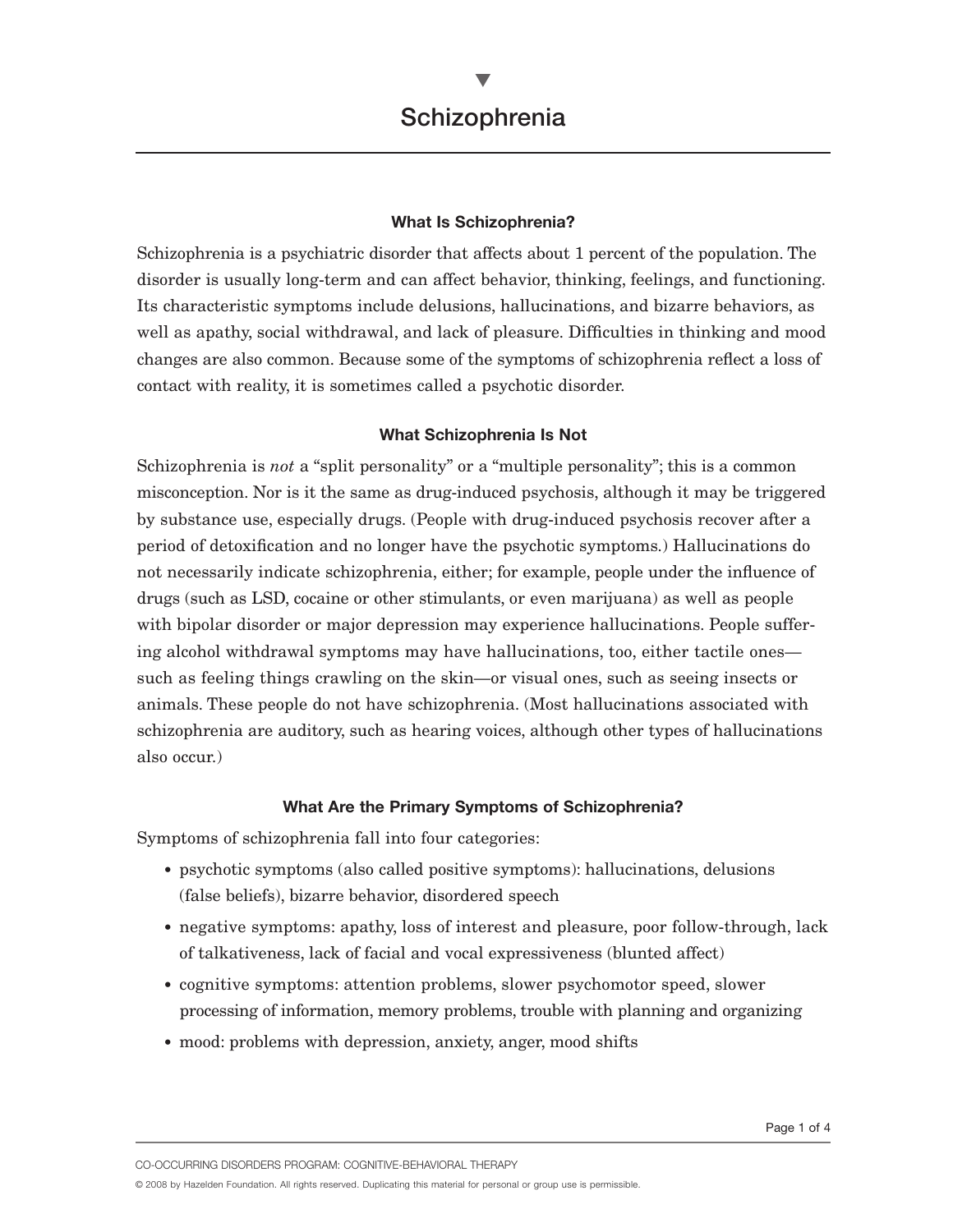#### **What Is the Cause of Schizophrenia?**

Schizophrenia is believed to be caused by imbalances in brain chemicals called neurotransmitters. The biological elements of the disorder are thought to be shaped by a combination of factors including genetics and early environmental influences such as prenatal nutrition and obstetric complications. Schizophrenia affects men and women equally, although the onset for men is earlier. For men, onset typically occurs in the late teens or early twenties; for women, in the late twenties or early thirties.

#### **What Are the Usual Treatments for Schizophrenia?**

There are many effective treatments for schizophrenia, including medications, therapy, and rehabilitation programs. In addition, family psychoeducation programs are helpful for teaching patients and relatives about the disorder, how to manage it, and how to reduce stress and conflict.

The most effective medications are antipsychotics. While these medications do not cure the disorder, they can reduce psychotic symptoms such as hallucinations, delusions, and thinking problems; in addition, these medications can prevent relapses of these symptoms. Antidepressants and mood-stabilizing medications are also sometimes prescribed. Because the disorder usually persists over the long term, reducing symptoms can make a big difference. The symptoms of schizophrenia, especially psychotic symptoms, often fluctuate over time. When they are severe and affect functioning, during a relapse, hospitalization may be required to protect the person from harming self or others. It is therefore important to properly manage the medications and make sure they are taken regularly.

Therapy and rehabilitation are also helpful in the treatment of schizophrenia, particularly after people have been stabilized on medication. The goals here are for the person to develop skills for better communication and relationships, self-care, independent living, and work; to cope effectively with symptoms; and to manage the illness with strategies such as taking medications regularly and developing a relapse prevention plan.

## **How Does the Use of Alcohol and Other Drugs Affect Schizophrenia?**

Substance use reduces the effectiveness of mental health treatment, and people with schizophrenia are very sensitive to the effects of alcohol and drugs. Substance use worsens their symptoms dramatically and undermines their functioning, including in relationships. People with schizophrenia may use drugs or alcohol for reasons similar to anyone else's: to cope with unpleasant feelings, to fit in when socializing with others, or just to feel good

CO-OCCURRING DISORDERS PROGRAM: COGNITIVE-BEHAVIORAL THERAPY

© 2008 by Hazelden Foundation. All rights reserved. Duplicating this material for personal or group use is permissible.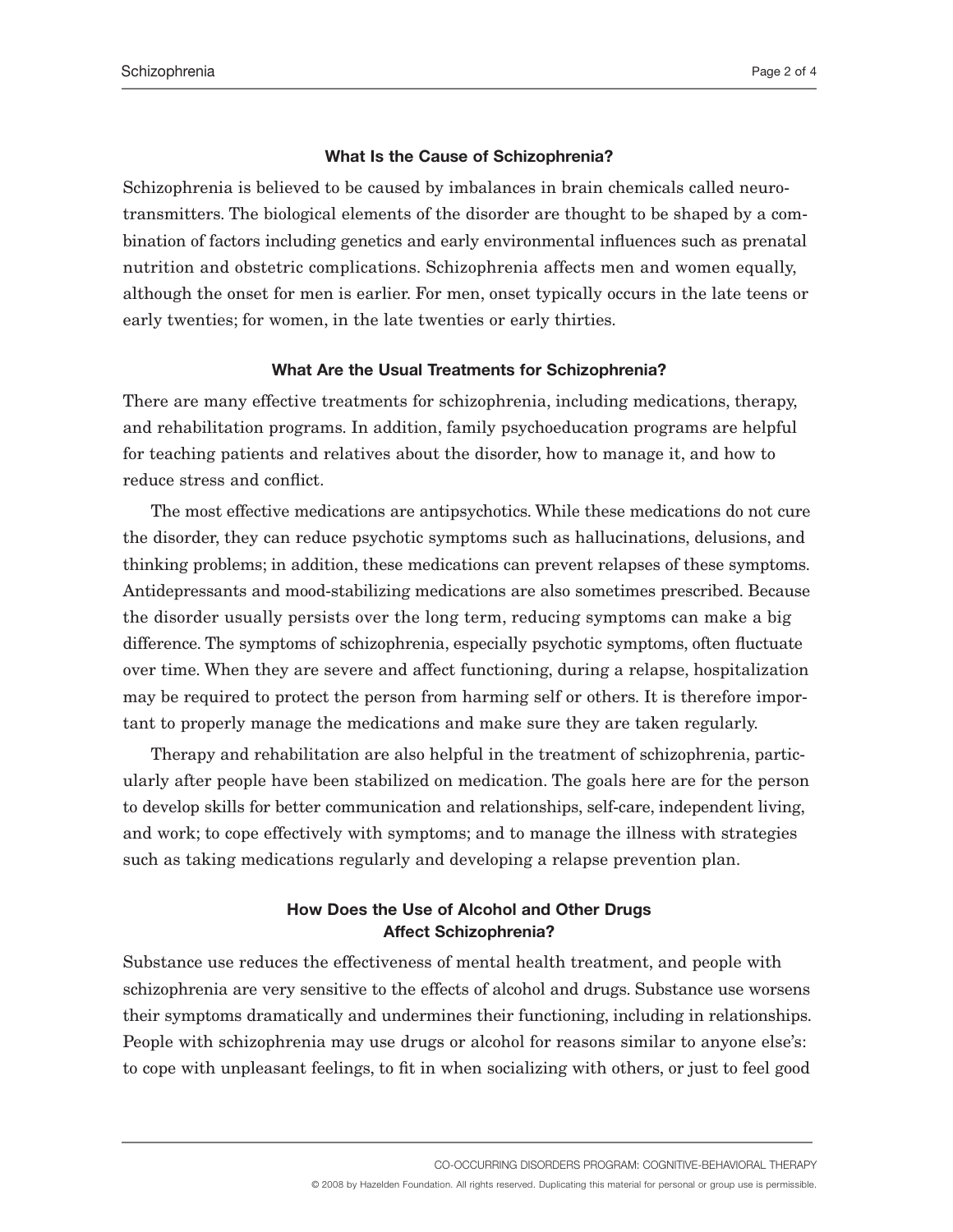for a little while. Because of the biological nature of schizophrenia, people are more prone to behavioral and interpersonal problems when using even small amounts of substances. Further, substance use may interfere with adherence to recommended treatment especially taking medications—and this neglect can lead to increased symptoms, relapses, and hospitalizations.

# **How Does Schizophrenia Affect Addiction Treatment and Recovery?**

People with schizophrenia are sometimes excluded from addiction treatment programs because the programs lack the professional skills to address it. In some mental health settings, people with schizophrenia are not adequately assessed for substance use, and instead are seen as unmotivated "nonresponders" to treatment regimens. The co-occurring disorders of schizophrenia and substance use place the person at risk for relapses of psychiatric symptoms and substance use, and frequent rehospitalizations, emergency room visits, and inpatient detoxifications. People with these co-occurring disorders are at increased risk to die from suicide, medical illnesses, and accidents: that's why treatment is essential.

## **Treatment for Co-occurring Schizophrenia and a Substance Use Disorder**

The symptoms of schizophrenia can worsen substance use, and addiction can worsen schizophrenia. Therefore, integrated treatment is the most effective approach. This means that both co-occurring disorders are treated at the same time by the same clinician or team of clinicians. Integrated treatment involves a combination of medications and therapies such as cognitive-behavioral therapy (CBT), family psychoeducation, rehabilitation programs such as supported employment and social skills training, as well as treatment for the substance use disorder. The substance use disorder must be treated in the right setting, either residential or outpatient, and include therapies, addiction medications, or both. Ongoing, careful monitoring is important for tracking medication adherence, symptoms, and possible substance-use relapse. People with schizophrenia can benefit from attending peer support groups, as well as connecting with others who have these co-occurring disorders and are in recovery. Although schizophrenia and substance use disorders can affect a broad range of functioning, effective integrated treatment allows many people to live rewarding and highly productive lives.

CO-OCCURRING DISORDERS PROGRAM: COGNITIVE-BEHAVIORAL THERAPY

© 2008 by Hazelden Foundation. All rights reserved. Duplicating this material for personal or group use is permissible.